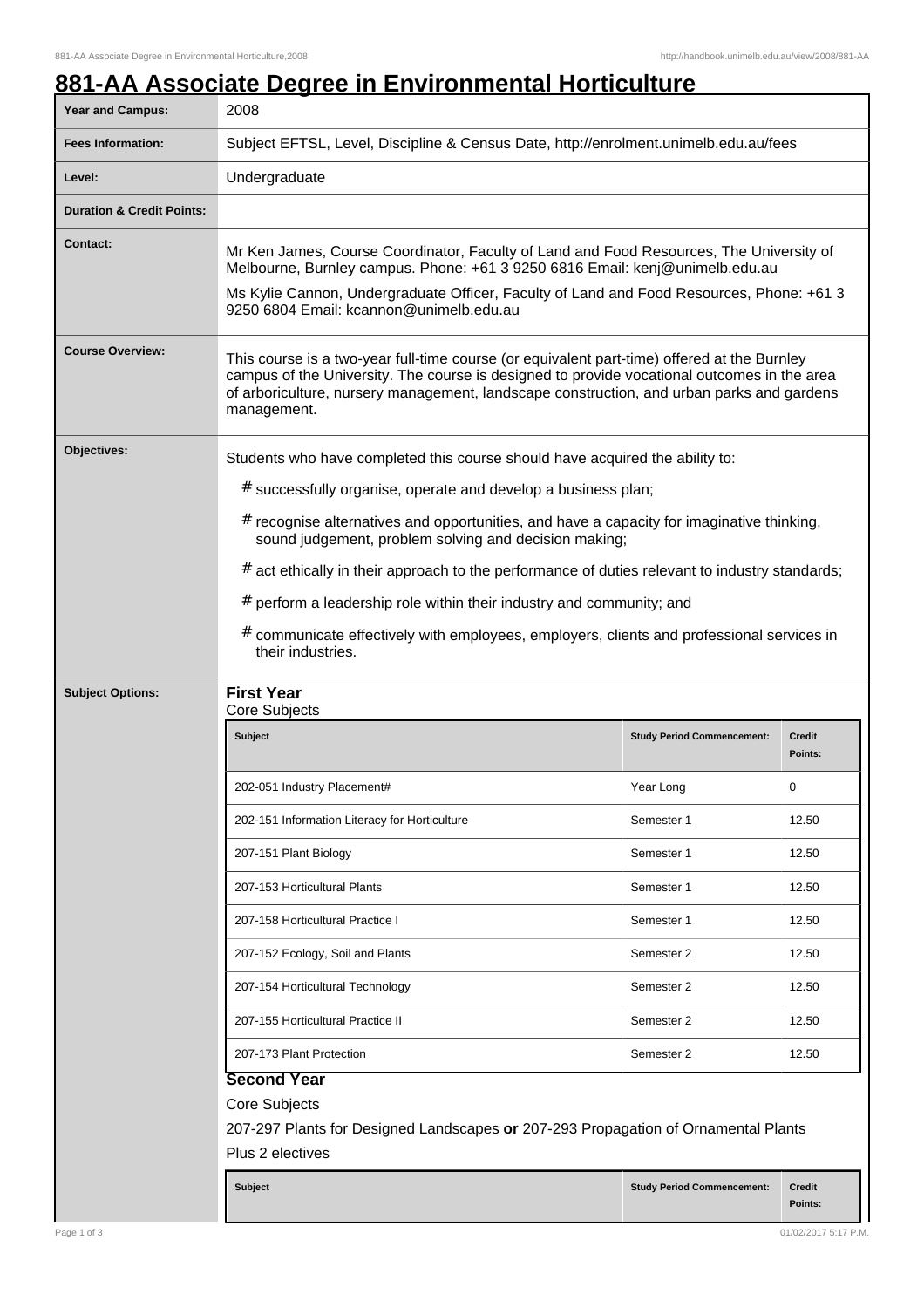|                                                   | 207-263 Advanced Plant Biology                                                                                                                                                                                                                                                                                                                                                                                                                                                                                                                                                                                                                                                                                                                                                                                                                                                                                                                                                                                                                                                                                                                                                                                                                                                                                                                                                                                                                                                                                                                                                                       | Semester 1                        | 12.50                    |
|---------------------------------------------------|------------------------------------------------------------------------------------------------------------------------------------------------------------------------------------------------------------------------------------------------------------------------------------------------------------------------------------------------------------------------------------------------------------------------------------------------------------------------------------------------------------------------------------------------------------------------------------------------------------------------------------------------------------------------------------------------------------------------------------------------------------------------------------------------------------------------------------------------------------------------------------------------------------------------------------------------------------------------------------------------------------------------------------------------------------------------------------------------------------------------------------------------------------------------------------------------------------------------------------------------------------------------------------------------------------------------------------------------------------------------------------------------------------------------------------------------------------------------------------------------------------------------------------------------------------------------------------------------------|-----------------------------------|--------------------------|
|                                                   | 207-297 Plants for Designed Landscapes                                                                                                                                                                                                                                                                                                                                                                                                                                                                                                                                                                                                                                                                                                                                                                                                                                                                                                                                                                                                                                                                                                                                                                                                                                                                                                                                                                                                                                                                                                                                                               | Semester 1                        | 12.50                    |
|                                                   | 207-206 Management of Urban Vegetation                                                                                                                                                                                                                                                                                                                                                                                                                                                                                                                                                                                                                                                                                                                                                                                                                                                                                                                                                                                                                                                                                                                                                                                                                                                                                                                                                                                                                                                                                                                                                               | Semester 1                        | 12.50                    |
|                                                   | 208-269 Managing Staff                                                                                                                                                                                                                                                                                                                                                                                                                                                                                                                                                                                                                                                                                                                                                                                                                                                                                                                                                                                                                                                                                                                                                                                                                                                                                                                                                                                                                                                                                                                                                                               | Semester 2                        | 12.50                    |
|                                                   | <b>Elective Subjects</b>                                                                                                                                                                                                                                                                                                                                                                                                                                                                                                                                                                                                                                                                                                                                                                                                                                                                                                                                                                                                                                                                                                                                                                                                                                                                                                                                                                                                                                                                                                                                                                             |                                   |                          |
|                                                   | <b>Subject</b>                                                                                                                                                                                                                                                                                                                                                                                                                                                                                                                                                                                                                                                                                                                                                                                                                                                                                                                                                                                                                                                                                                                                                                                                                                                                                                                                                                                                                                                                                                                                                                                       | <b>Study Period Commencement:</b> | <b>Credit</b><br>Points: |
|                                                   | 207-291 Garden Design and Management                                                                                                                                                                                                                                                                                                                                                                                                                                                                                                                                                                                                                                                                                                                                                                                                                                                                                                                                                                                                                                                                                                                                                                                                                                                                                                                                                                                                                                                                                                                                                                 | Semester 1                        | 12.50                    |
|                                                   | 207-292 Landscape Construction I                                                                                                                                                                                                                                                                                                                                                                                                                                                                                                                                                                                                                                                                                                                                                                                                                                                                                                                                                                                                                                                                                                                                                                                                                                                                                                                                                                                                                                                                                                                                                                     | Semester 1                        | 12.50                    |
|                                                   | 207-293 Propagation of Ornamental Plants                                                                                                                                                                                                                                                                                                                                                                                                                                                                                                                                                                                                                                                                                                                                                                                                                                                                                                                                                                                                                                                                                                                                                                                                                                                                                                                                                                                                                                                                                                                                                             | Semester 1                        | 12.50                    |
|                                                   | 207-208 Production of Cultivated Plants                                                                                                                                                                                                                                                                                                                                                                                                                                                                                                                                                                                                                                                                                                                                                                                                                                                                                                                                                                                                                                                                                                                                                                                                                                                                                                                                                                                                                                                                                                                                                              | Semester 2                        | 12.50                    |
|                                                   | 207-265 Sustainable Horticultural Management                                                                                                                                                                                                                                                                                                                                                                                                                                                                                                                                                                                                                                                                                                                                                                                                                                                                                                                                                                                                                                                                                                                                                                                                                                                                                                                                                                                                                                                                                                                                                         | Semester 2                        | 12.50                    |
|                                                   | 207-294 Graphics for Garden Design                                                                                                                                                                                                                                                                                                                                                                                                                                                                                                                                                                                                                                                                                                                                                                                                                                                                                                                                                                                                                                                                                                                                                                                                                                                                                                                                                                                                                                                                                                                                                                   | Semester 2                        | 12.50                    |
|                                                   | 207-295 Landscape Construction II                                                                                                                                                                                                                                                                                                                                                                                                                                                                                                                                                                                                                                                                                                                                                                                                                                                                                                                                                                                                                                                                                                                                                                                                                                                                                                                                                                                                                                                                                                                                                                    | Semester 2                        | 12.50                    |
|                                                   | 207-296 Urban Tree Management                                                                                                                                                                                                                                                                                                                                                                                                                                                                                                                                                                                                                                                                                                                                                                                                                                                                                                                                                                                                                                                                                                                                                                                                                                                                                                                                                                                                                                                                                                                                                                        | Semester 2                        | 12.50                    |
| <b>Entry Requirements:</b>                        | Entry into undergraduate degrees is usually via applications through the Victorian Tertiary<br>Admissions Centre (VTAC). Full details regarding the VTAC application process may be found<br>on the VTAC website or by purchasing the VTAC Guide from newsagencies.                                                                                                                                                                                                                                                                                                                                                                                                                                                                                                                                                                                                                                                                                                                                                                                                                                                                                                                                                                                                                                                                                                                                                                                                                                                                                                                                  |                                   |                          |
| <b>Core Participation</b><br><b>Requirements:</b> | Students enrolling in the Faculty of Land and Food Resources are advised that some courses<br>of study may put them at an increased risk of contracting Q Fever. Q Fever is a relatively<br>common, preventable condition which while rarely fatal, can cause a severe acute illness and<br>can result in damage to heart valves and chronic fatigue. It is recommended that students<br>consider undertaking screening and vaccination for Q Fever prior to commencement of study.<br>Students may be required to provide proof of vaccination prior to undertaking some coursework.<br>Your course coordinator will advise you of this requirement prior to commencement of the study<br>semester. Vaccine costs for students are not covered by the Pharmaceutical Benefits Scheme<br>(PBS), Medicare, or by the University. Some students with full private health coverage (which<br>has hospital and ancillary cover) may receive partial re-imbursement for vaccine costs. It is<br>University policy to take all reasonable steps to minimise the impact of disability upon academic<br>study, and reasonable adjustments will be made to enhance a student's participation in the<br>University's programs. This course requires all students to enrol in subjects where they must<br>actively and safely contribute to laboratory activities and field trips. Students who feel their<br>disability will impact on meeting this requirement are encouraged to discuss this matter with the<br>Subject Coordinator and Disability Liaison Unit (8344 7068 or DLU-enquiries@unimelb.edu.au). |                                   |                          |
| <b>Further Study:</b>                             | Students may wish to continue their studies and undertake a Bachelor degree or articulate<br>into the Bachelor of Environments. Articulation into the Bachelor of Environments may result<br>in subject credits granted from studies undertaken in the Associate Degree in Environmental<br>Horticulture. Applications are usually submitted through the Victorian Tertiary Admissions<br>Centre (VTAC). Full details regarding the VTAC application process may be found on the VTAC<br>website or by purchasing the VTAC Guide from newsagencies.                                                                                                                                                                                                                                                                                                                                                                                                                                                                                                                                                                                                                                                                                                                                                                                                                                                                                                                                                                                                                                                  |                                   |                          |
| <b>Graduate Attributes:</b>                       | The Melbourne Experience enables our Graduates to become: Academically excellent<br>reach a high level of achievement in writing, generic research activities, problem-solving<br>and communication be critical and creative thinkers, with an aptitude for continued self-<br>directed learning be adept at learning in a range of ways, including through information and<br>communication technologies Knowledgeable across disciplines examine critically, synthesise<br>and evaluate knowledge across a broad range of disciplines expand their analytical and<br>cognitive skills through learning experiences in diverse subjects have the capacity to participate<br>fully in collaborative learning and to confront unfamiliar problems Leaders in communities have<br>excellent interpersonal and decision-making skills, including an awareness of personal strengths                                                                                                                                                                                                                                                                                                                                                                                                                                                                                                                                                                                                                                                                                                                     |                                   |                          |